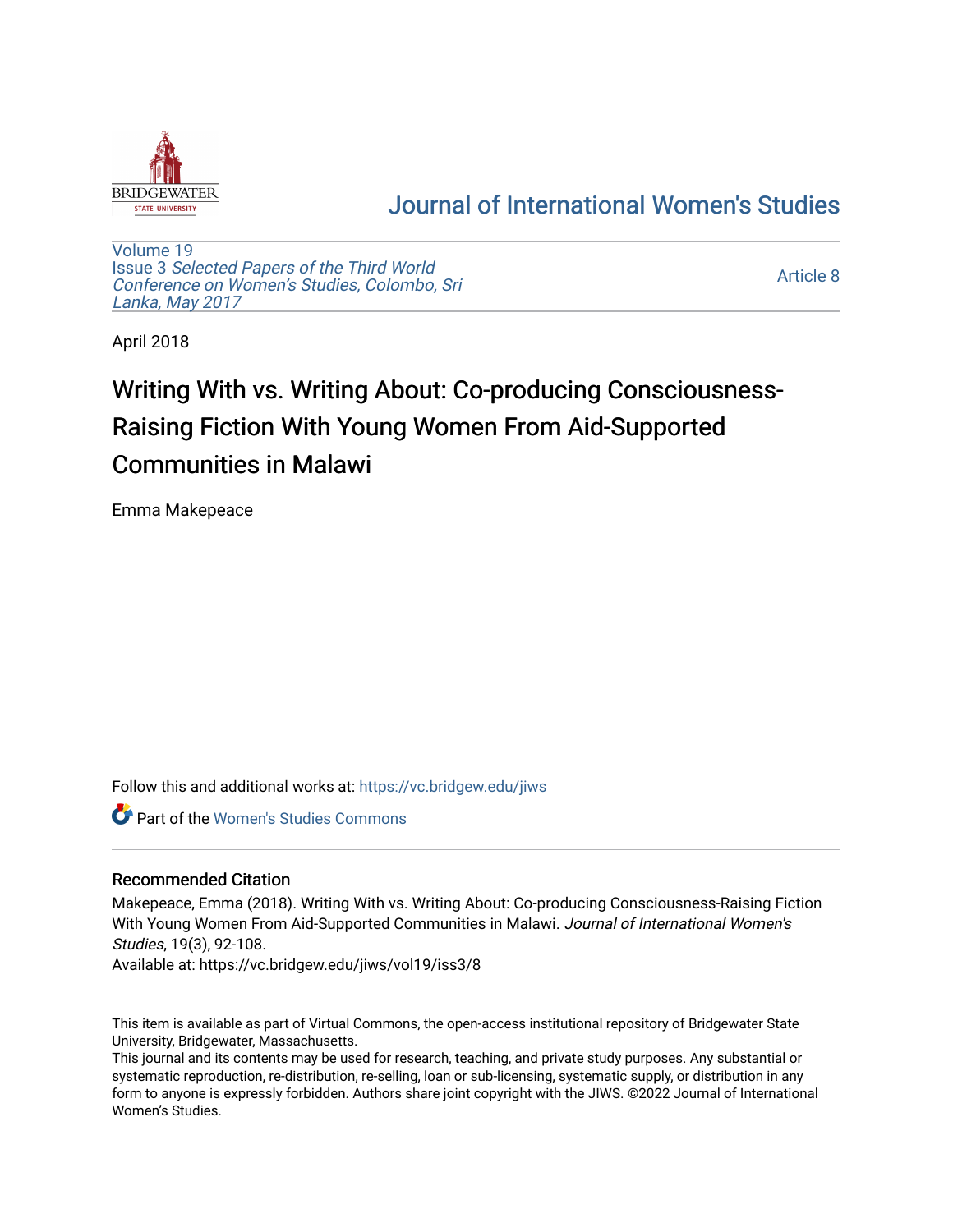#### Makepeace: Writing With vs. Writing About

This journal and its contents may be used for research, teaching and private study purposes. Any substantial or systematic reproduction, re-distribution, re-selling, loan or sub-licensing, systematic supply or distribution in any form to anyone is expressly forbidden. ©2018 Journal of International Women's Studies.

## **Writing With vs. Writing About: Co-producing Consciousness-Raising Fiction With Young Women From Aid-Supported Communities in Malawi**

By Emma Makepeace<sup>[1](#page-1-0)</sup>

#### **Abstract**

While some African women have access to education and avenues for writing and publishing their creative work, there remains a gap in accessibility for young African women from aid-supported communities to write and share stories of importance to them. In contrast to their own silencing, these young women are often written about by the aid organizations supporting their communities for fund or awareness raising purposes. The way in which young women from aid-supported communities are written about can present issues of representation, as often the author is from another culture and a position of privilege. Co-producing consciousness-raising fiction with young women from aid-supported communities offers another approach to representing their stories and has the benefit of sharing knowledge, skills and networks. Through this activity, young women from aid-supported communities can gain access to further education, develop networks for submitting and publishing their creative work, and find their own voice. Furthermore, writing with rather than writing about these young women allows authors working with aid-supported communities to co-produce stories of both cultural and global relevance.

*Keywords:* consciousness-raising, fiction, aid-supported communities, representation, Malawi

### **Introduction**

 $\overline{a}$ 

The research project *Writing with vs Writing about: co-producing consciousness raising fiction with young women from aid-supported communities* came about through my involvement with educational and skills based programs at the Home of Hope Children's Mission in Malawi. I was frequently asked by colleagues at the orphanage to please "spread the word" about projects and work that we were doing. On the one hand, I felt I had a sense of social duty to share these stories of hope, love, loss, compassion, triumph, and humanity with the world. On the other hand, I felt that these were not my stories to share and an opportunity was being wasted for the young people of Home of Hope to learn creative writing skills to be able to share, or co-produce, their own stories.

During this time, my university studies began to focus on writing about the people, issues, and experiences of Malawi. In critiques of my creative work, I always received the same question: where are *you* in this? I felt that despite my involvement with the Home of Hope, and writing about the issues, themes and stories from discussions with the community, I did not want to put myself into the narratives, because I wanted to share the stories of the people of Malawi without having my privileged self as the focus. However, this is problematic for many reasons the main issue

1

<span id="page-1-0"></span> $<sup>1</sup>$  Emma Makepeace is a Brisbane-based writer who is completing a PhD in creative writing at Queensland</sup> University of Technology. Her PhD investigates a creative method for co-producing consciousness-raising fiction with young women from aid supported communities, specifically within the Malawian context.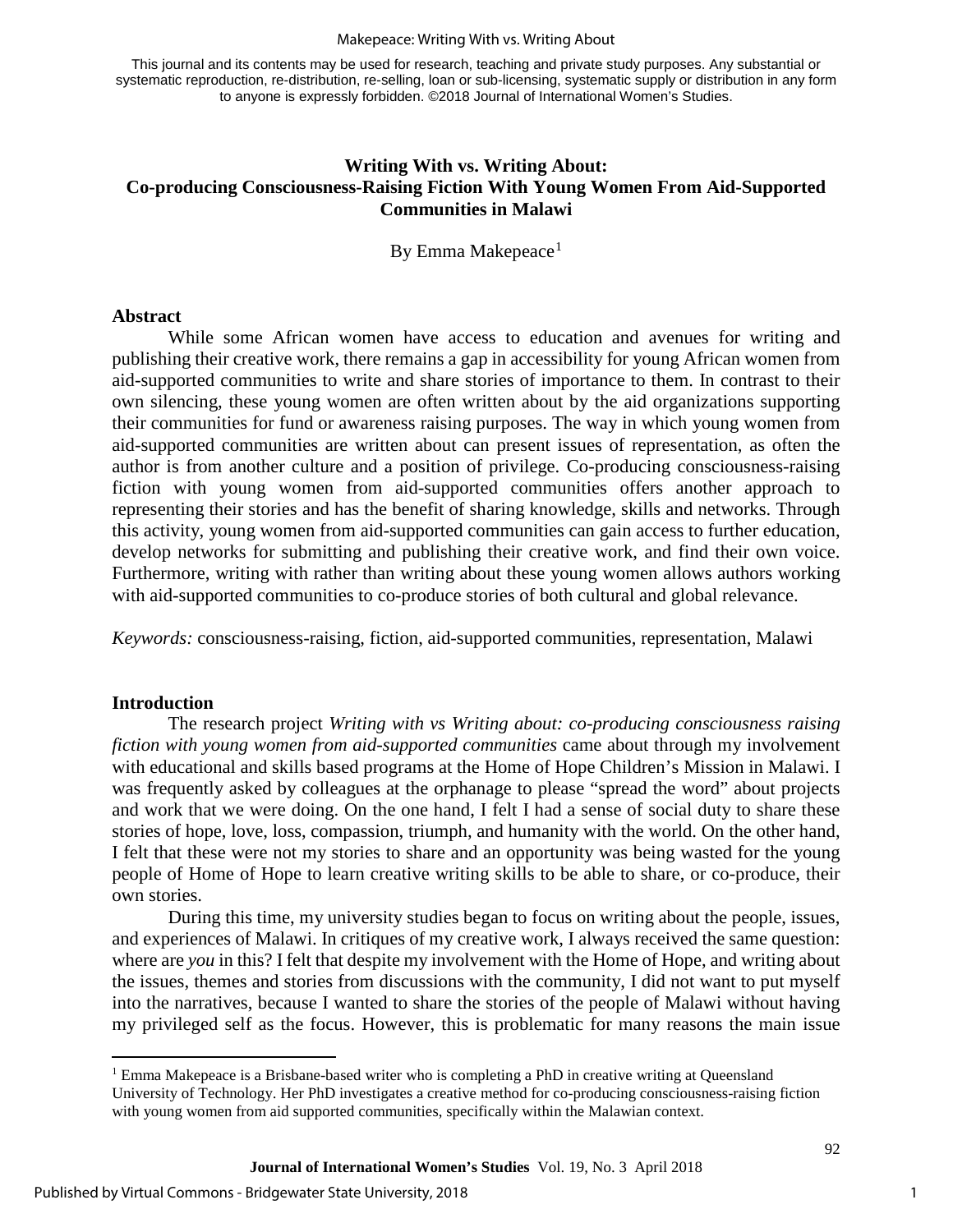being that it continues to perpetuate a power imbalance by speaking for those I sought to represent. It is this problem of representation that led me to this research project to develop a new creative method for writing with adolescent females from aid-supported communities, as I remain convinced that sharing these stories has the power to create change. Sue Wilkinson and Celia Kitzinger (1996, 21) acknowledge that:

'These two commitments – to 'giving voice' and to effecting social change – do not always sit easily together. There is, of course, the practical problem policy makers are generally more easily persuaded by large-scale survey research, concise qualitative data and experimental evidence, than they are by collections of personal subjective accounts from a relatively small number of people.'

While this is true, and although large-scale research provides larger quantities of data, the use of fictive stories has the potential to identify issues faced by communities that may be missed in a large-scale qualitative survey. Furthermore, stories as opposed to data have the potential to be communicated more broadly to diverse audiences. Initiatives such as UnCut/Voices Press support this approach (2018) 'To give voice to victims, artists, policy-makers, academics, and others with a personal and professional interest in the subject [female genital mutilation] whose work finds no home in the established press.'

This paper specifically explores issues of representing "the Other" and one potential strategy for destabilizing or interrupting Othering in consciousness-raising fiction. It does this through the development of a method for authors to co-produce fiction about issues/themes of relevance to a particular community. The method aims to address current power imbalances and issues of representation that occur when an author from outside the culture or community writes about the Other instead of with the people being represented. The creative method I present is currently situated within an African context, specifically Malawi, after my own experiences and dialogue with young women from the Home of Hope Children's Mission, an orphanage in Mchinji, Malawi.

### **Writing About the Other**

There are many organizations – NGOs, charities, international government aid programs, etc. – that use stories as a way to raise awareness and funding. Often these stories are non-fiction, journalistic in style, such as the Humans of New York series from countries including Pakistan, Colombia, Iran, South Sudan, Vietnam, to name a few, or *The Born Frees* by Kimberly Burge. But stories can also be written in fiction, particularly when trying to provide an overarching look at a theme or issue an organization wants to shed light on. Examples of this style include *The Heaven Shop* by Deborah Ellis and the UNICEF commissioned Young Adult novel series *Through My Eyes*.

Vivian Yenika-Agbaw (2008, 114) identifies, that 'A new trend is emerging now as nonprofit organizations attempt to fill in the publishing vacuum as well,' which has seen, among other efforts, UNICEF series of novels titled *Through My Eyes*. The series, published between 2013 and 2015, contains six books, each set in a country either currently in the grip of war or beginning to rebuild after an extended period of conflict. The novels are aimed at a Young Adult market and written by Australian, Canadian and American authors who have either lived or volunteered in the country they have written about. The novels are used in schools to create discussion and learning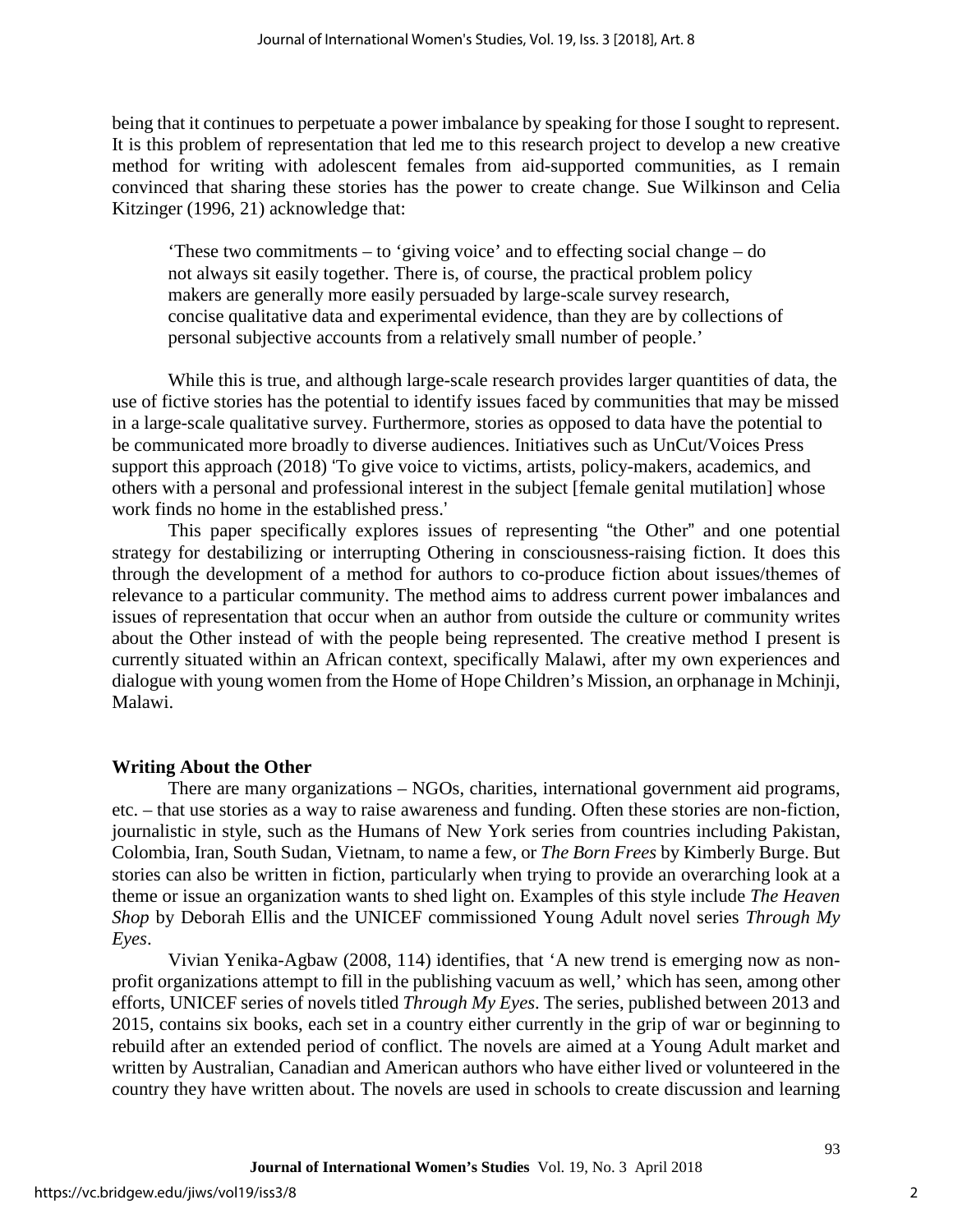opportunities. Each book in the series donates a portion of the sales, up to a total of \$5,000 per title, to UNICEF. This method, method like the other methods used by outsider-authors, does not account for issues of misrepresentation and the act of silencing that occurs when a privileged author "speaks for" those who are oppressed.

### **A history of writing in Malawi**

The issues of writing about the cultural, gender, socio-economic, and ethnic diversity in Malawi stem further than just stereotypical depictions from non-Malawian authors. To begin to understand the issues of representation in literature written about Malawi, it is important to address the colonial, political and social history of Malawi and its impacts on Malawian culture, literature and women. This history helps to provide context of why there are few Malawian writers, let alone female Malawian writers. It provides context of the political forces used to create fear and persecution of anyone writing or producing literature that identified the realities of life in Malawi during the Presidential rule of Dr. Hastings Kamuzu Banda (1964-1994).

On July 5, 1964, Malawi formally ended the British rule, obtaining its independence. Five weeks later the Malawi cabinet erupted into crisis and 'the Banda dictatorship' began (McCracken 2012, 336). Dr. Hastings Kamuzu Banda, former Life President of Malawi, was then in power until he stepped down in 1994 (Lee 2010, 33). Lupenga Mphande (1996, 80) identifies that during Banda's reign, Banda 'regulated literary productions in Malawi so as to maintain British cultural hegemony, but to do so as part of an overall plan of and for an African autocracy.' It became a 'criminal offence, punishable by imprisonment, to possess, import, print, publish, distribute, display, exhibit or reproduce any publication the [Censorship] Board had declared "undesirable"' (ibid.). In an interview with Christopher Lee (2010, 37) Malawian writer, Steve Chimombo described the literary censorship as, 'more politically powerful here than in other countries, with the exception of South Africa.' Many Malawian writers during this time were imprisoned or exiled for expressing dissenting views in their written work, while others, had their work halted before publication or banned. Chimombo (ibid., 38) recalls 'you didn't know if it was for religious or political reasons something was banned.' In one instance a book was 'banned because of a single word; someone said "hell" in the story' (ibid.). The impact of this censorship was that many people either were not writing about issues and themes that explored politics, gender inequality, social and cultural traditions and expectations, or other themes that were banned in order to avoid prison.

Another of Banda's methods to gain control of Malawi and its people was the reintroduction of the 'Chewa matrilineal social structure that were crucial for the control of land inheritance. It was a social structure, he claimed, which had suffered from benign neglect under British rule' (Mphande 1996, 80). Banda used the hatred of Malawi's colonialist past to manipulate this traditional system of mediation to 'full and personal advantage' (ibid., 81). As part of Banda's self-appointed position within the matrilineal structure, he also required women to wear clothing made from fabric with his portrait printed on it, and any woman found not wearing Banda's image could face prison (ibid., 81).

In the wake of the colonial experience and Banda's Eurocentric reign, The Malawi Writers Group was established in 1969. The group, 'a handful of students from Chancellor College' was 'designed to fill an important gap in the social and intellectual life of Malawi society' (ibid., 83). The aim of the Malawi Writers Group was to 'find spaces for political criticism and literature of dissent to counter the officially established canon' and to 'restore a sense of identity and pride in the Malawi student by bringing into the classroom works by African writers' (ibid. 83-4). From its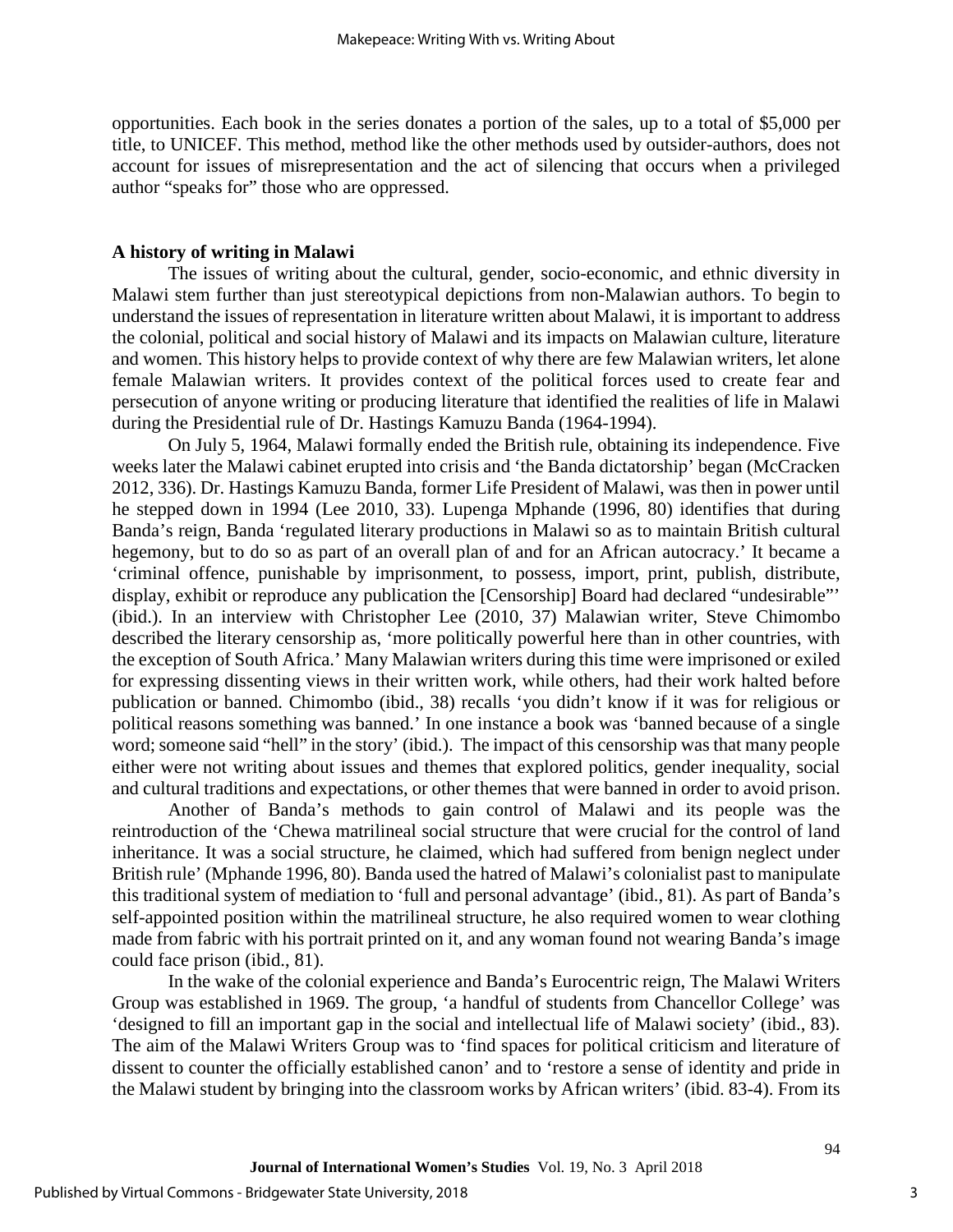inception, up until the time Banda stepped down as President in 1994, many Malawian writers were exiled or imprisoned. When Banda resigned, many writers did not return to Malawi, however, those that returned or those that managed to survive the censorship years, continue to publish works and create writing opportunities for other writers in Malawi, so that the new generation can begin to write and explore issues and themes relevant to life in Malawi.

In recent history, Steve Chimombo, an author and teacher at Chancellor College at the University of Malawi, was 'involved in the establishment of different organizations, specifically Malawi PEN and the Malawi Writers Union (MAWU)' as well as editing and publishing 'WASI, one of the few magazines committed to the arts in Malawi' (Lee 2010, 33). Writing opportunities throughout Africa continue to expand with writing prizes such as the Caine Prize for African Writing, Writing groups/NGOs such as FEMRITE in Uganda, and opportunities for publishing online and in eBooks. Literacy NGO Worldreader is an organization that supplies 'e-reading solutions' to schools and libraries in Africa, 'including culturally relevant books' and 'critical resources' (Worldreader 2016). Worldreader have also produced an app that allows readers to access content via a mobile phone or tablet. There are currently five schools out of the estimated 6500 schools in Malawi (State University 2016), plus the Malawi National Library Service, benefiting from the Worldreader E-Reader Program (ibid.).

For girls and women in rural areas of Malawi, access to literature via free avenues such as the Worldreader app provides an opportunity to support literacy and potentially engage young women to complete school. While young people may not own their own mobile phone, they will have access to someone within their community who does. Dejan Zurovac, Ambrose O. Talisuna and Robert W. Snow (2012) identify that, 'It has been estimated that over two-thirds of the population in Africa is covered by a mobile network with a penetration rate of 50%, reaching over half a billion mobile phone subscribers across the continent.' The gap in literacy has the 'potential to be bridged through the rapid expansion of mobile network coverage, availability of inexpensive handsets, and decreasing costs of mobile phone services' (ibid.). At present, school participation and attendance rates for females drop from 86.2 percent in primary school to 10.4 percent in secondary school (Unicef 2013). By engaging young women in literacy and education through easily accessible online materials, such as those provided by Worldreader, young women may be encouraged to complete their education. Through access to stories, which are relevant to the lives of young women in Malawi, young women may be encouraged to seek out further literature, discuss the issues presented, and potentially write about issues relevant to their own lives.

Malawi is a country heavily reliant on international aid. For the period of 2004-2011, 'Malawi received 5.3 billion dollars in foreign aid' (De and Becker 2015, 6). Because of this, there are many organizations – NGOs, charities, international government aid programs, etc. – that use stories as a way to raise awareness and funding. Often these stories are non-fiction, and journalistic in style, but stories can also be written in fiction, particularly when trying to provide an overarching look at a theme or issue an organization wants to shed light on, such as Deborah Ellis's *The Heaven Shop* (2004) which, in part, is inspired by a Malawian radio serial dedicated to informing the community about HIV/AIDS. It is this consciousness-raising fiction that this thesis will investigate further, as well as specifically exploring the benefits to community through co-producing creative works.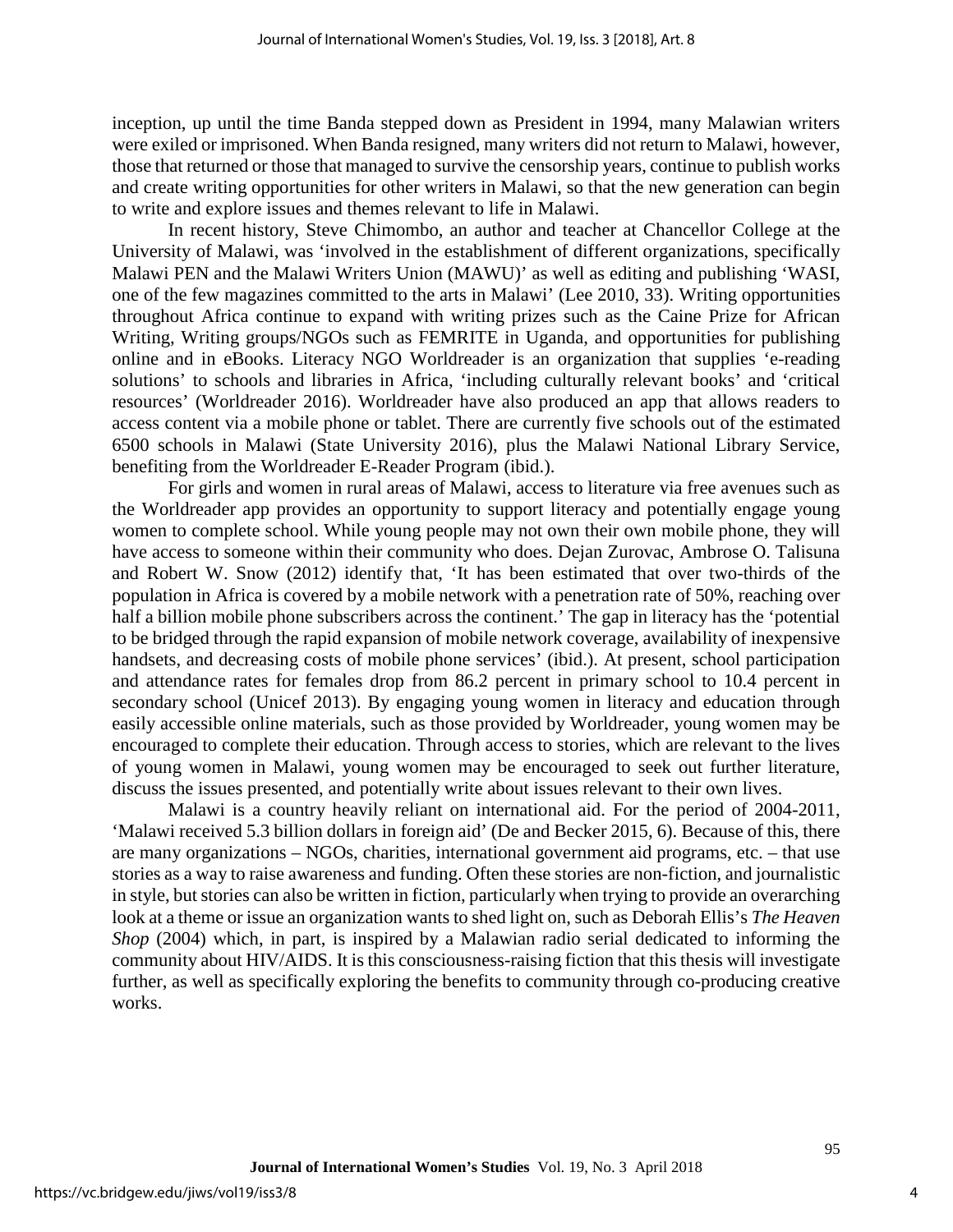#### **Creative Writing in the Malawian context**

We are at a moment in history where it is important to get Malawian women's stories written down and out into the world. The stories and voices of Malawian women, particularly rural women, have always been important; however, due to the culture of oppression that formed during and after the President Banda enforced censorship of Malawian writers, and again in 2011 when President Bingu wa Mutharika passed a bill into law enabling 'government to restrict any publication that it deemed contrary to national interests' (Wroe 2012, 140), many Malawian women feel that their voices are still silenced. The culture of oppression traditionally stems from political leaders in Malawi. Malawi is an aid-dependent nation due to its 'lack of natural resources or developed markets' (ibid., 141) and this dependency creates a 'gatekeeper state' situation, 'in which ruling powers maintain their position not through widespread internal support but through their access to external resources, their control of the "gate"' (ibid.). A key way to controlling the "gate" is to silence the internal community from voicing what is really going on to the external community who is funding the government's behaviour. Both Banda and Mutharika used censorship as an effective way to oppress the people of Malawi.

Since the censorship lifted the Malawian male voice has seen a resurgence, first through the return of exiled or imprisoned writers after Banda resigned and secondly through the creation of Malawian writer's groups so that the new generation of writers can be published. But many of the writers and educative and publishing opportunities are available to men, while Malawian women still struggle to find avenues to learn literacy, write and publish their stories. At present, determining the number of female Malawian writers, or literature about Malawi, has proven difficult. Makewana's Daughters (2014), an online forum, was developed as a space to promote Malawian women's writing. Dr. Hendrina Kachapila-Mazizwa (History Department, University of Malawi), Dr. Ranka Primorac (Department of English, University of Southampton), and Dr. Timwa Lipenga (French Department, Chancellor College Malawi), the creators of Makewana's Daughters, discovered that, 'Malawian women were still writing, and they are still writing. The fact remains, however, that they have not written as much as the men have done' (Makewana's Daughters 2014). They went on to acknowledge that those Malawian women who were writing, would keep their work as they 'do not know where to send it to' (ibid.). We are starting to see programs and publication opportunities, such as Makawena's Daughters and VoiceFlame appear in the Malawian writing and publishing scene, but in order to work towards the UN Millenium Development Goal (MDG) Goal 3: Promote Gender Equality and Empower Women (UN 2008), now is the time to really engage Malawian women of all literacy levels to share the stories of importance to them to raise awareness of issues both within the local community and the rest of the world.

When I first became involved with the Home of Hope and young women of Malawi, people I knew back home in Australia would ask where Malawi was or mistakenly confuse Malawi with other countries, instead asking me how my travels in Mali, or even Hawaii, had been. Very few people I knew had any idea of where Malawi was. Given that Malawi is a relatively small landlocked country on the continent of Africa and free from civil unrest, terrorism and large-scale corruption, which often feature more regularly in the Western media, it was understandable that a larger percentage of the people I met in the Western world had not heard of Malawi before. However, Malawi frequently featured in the bottom twenty on country comparison lists for health care and health issues (such as HIV/AIDS and Malaria), mortality rates, lack of education of girls, GDP, and many other MDGs or criteria for being considered a developed nation, so how was it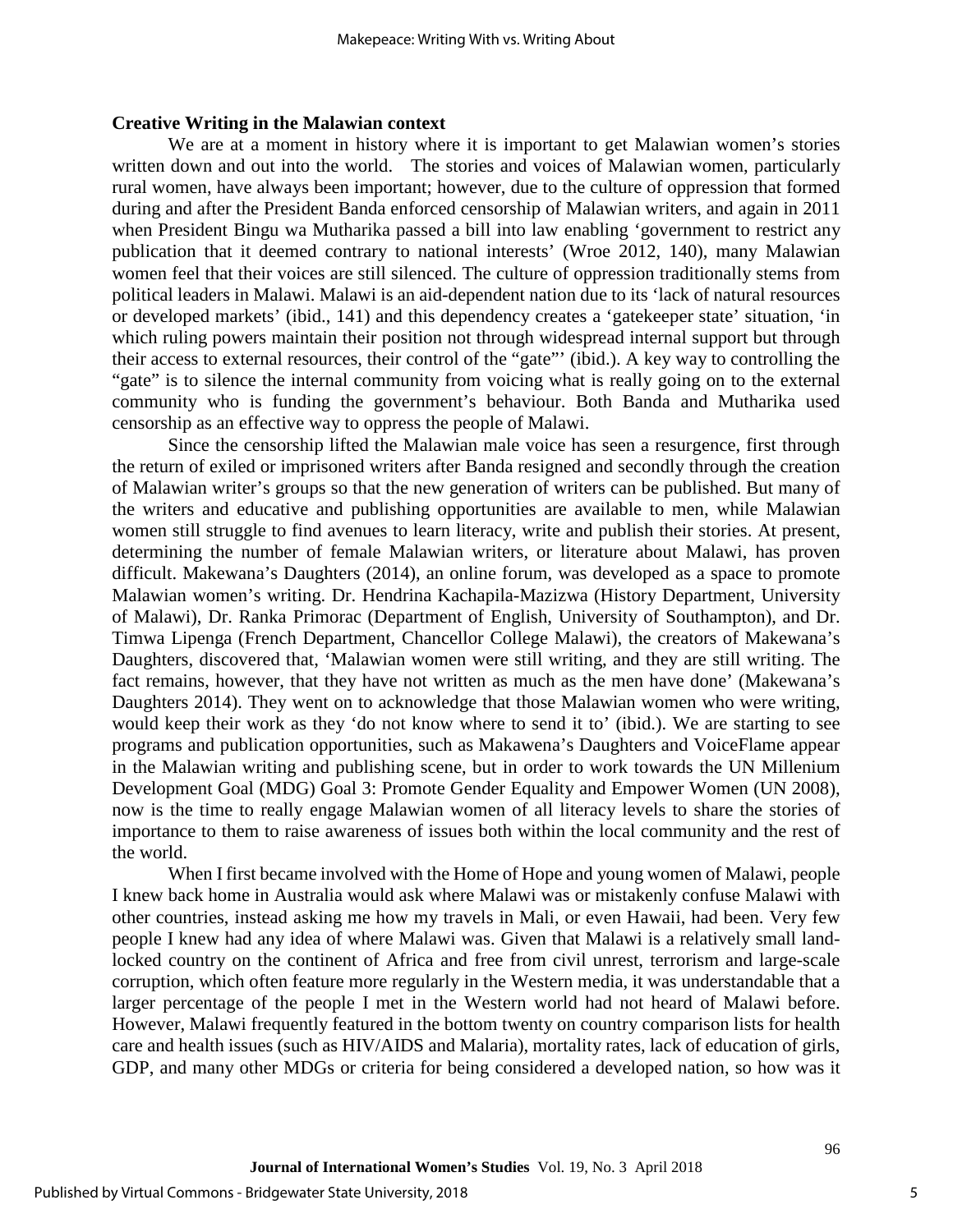that so many Western people had no idea where Malawi was or what the issues were that the people of Malawi faced on a daily basis?

Mary Tuchscherer, founder or VoiceFlame, identified that, 'Before I went to Malawi, I didn't think about women in Malawi. I didn't have a face I could identify; I didn't have a relationship with the struggles that were happening on the other side of the world. It didn't have anything to do with me' (De Jesus 2012). She continues, acknowledging that 'Once they [Malawian women] shared their stories, they became real' (ibid.). Tuchscherer highlights why people in the Western world know so little about Malawi: what we don't see or read about, doesn't exist to us. Tuchscherer 'established VoiceFlame, a nonprofit organization providing writing workshops, leadership training, school scholarships and publication opportunities to Malawian women' with the aim to 'build awareness about these women' (ibid.). While VoiceFlame is one example of writing opportunities now available to women in Malawi, there is still a long way to go as women's voices remain under-represented, particularly that of young rural women with limited literacy skills.

For young women from rural communities in Malawi, there are three main benefits to writing stories reflective of their lifestyles and interests. These benefits include: 1) Improved literacy skills or interest in literacy/education; 2) Education about issues faced in their community; and 3) Empowerment by bringing into the public sphere a broader discussion about women's issues in Malawi.

Edith Mmela (2006, 7) identifies that 'for many children [in Malawi], the classroom is almost the only place where they come face-to-face with English language.' As mentioned previously, school participation and attendance rates for females drop from 86.2 percent in primary school to 10.4 percent in secondary school (Unicef 2013), therefore, it is important to create interesting and engaging experiences that encourage young women to not only stay in school and complete their education, but, provide opportunities for further engagement and skills based learning outside of the classroom setting. Uta Papen (2005, 5) identifies literacy in the context of development as, 'more than a set of uniform technical skills; it is more appropriate to think of literacy as a social practice, situated in discourses, social relationships and institutional contexts.' Papen continues, suggesting that 'the teaching of new skills, [...], needs to build on learners' existing literacy practices' (ibid.). Current curriculum and English teaching in Malawi do not support adequate literacy learning, particularly within a development context:

'English language learners score very well on grammar tests, but rarely are capable of communicating in English. They read but without comprehension and translate English text with much difficulty. Students assume passive roles and there is little feedback from the teacher to the learner. Moreover, learning is limited to low levels of learning that is, memorizing facts in order to pass tests. Teachers often ask questions which can be answered by a single word. Such language exchange limits rather than expands children's language and learning. Teachers generally decide what will be talked, read or written about and how. Children are faced with a contradictory situation with regard to how language functions because in their home environments talking develops out of common practical everyday activities, while at school it is controlled and centers around tasks that are relatively abstract and have little to do with prior knowledge (Newman, 1985).'

(Mmela 2006, 12)

6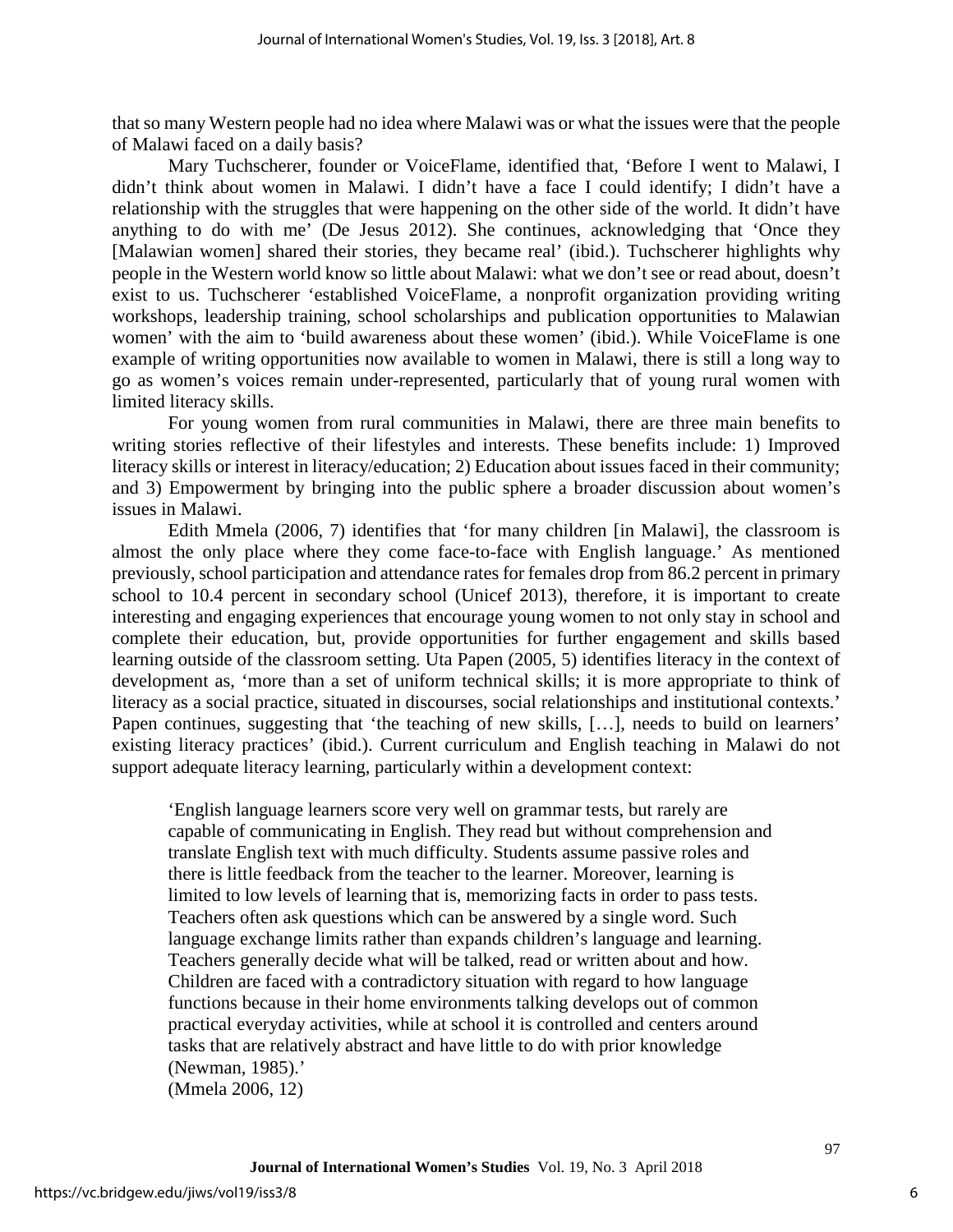The implementation of a creative writing workshop that allows participants to critically engage with stimulus creative work, as well as express themselves and discuss, or write about, issues of importance to their lives, can assist in improving participant's literacy skills.

Language and literature have long been used to assist in disseminating messages of importance. Research conducted through the University of Malawi identifies ways that health issues and information can be spread to the young people of Malawi, so that the burden of communicating this information does not fall solely to health professionals. G. H. Kamwendo (1994, 26) argues that, 'in schools or colleges, the task of disseminating health messages is the duty of every tutor, even those in subjects such as Geography, Mathematics, Language and Literature, who normally are not expected to teach health education.' Professor Moira Chimombo, a language methodologist at the University of Malawi, introduced AIDS education through a language lessons project at a secondary school in Malawi, 'she encouraged her teaching practice students to use authentic AIDS literature (e.g. newspaper articles, posters, statistics on AIDS etc.) in teaching the four language skills of reading, writing, speaking and listening' (Kamwendo 1994, 26). Another method of disseminating health information is through creative writing. Kamwendo (1994, 26) identifies a written assignment given to a class of first year English Language and Literature students at the University of Malawi:

'The class tutor asked the class to write a critique of a short story entitled "Tears of Nomsa". The tutor's aim was to give his students practice in applying principles of literary criticism to the short story. My [Kamwendo's] interest here does not lie in the story's technical matters, but in its central topic – AIDS. […] In producing a critical appraisal of the short story, pupils had an opportunity to get the warning about AIDS.'

The process of learning creative writing skills through the proposed workshops, therefore, provides a variety of learning opportunities for the young women participants to potentially engage with issues of importance in their lives. The act of creative writing provides a space for the young women to then explore issues relevant to their own lives, thereby empowering the participants to voice concerns, issues, and stories that they feel should be represented.

There are a variety of ways literacy programs can empower participants. Learners from the National Literacy Programme in Namibia (NLPN) discussed, 'the importance of social relationships and economic status with regards to their understanding of literacy and of education more broadly' (Papen 2005, 10) during conversations with ethnographer Uta Papen. Papen (ibid.) identifies that:

'In this situation, many learners used their lack of education and their inability to communicate in English, to explain their continuing misfortune and economic hardship. Their lack of proficiency in English, which for them was a language that confers status and authority, further reinforced their idea of themselves as 'weak' and lacking both economic power and social standing.'

The choice of English as the main language for the proposed creative writing method, is a decision that is fraught with issues regarding authority, power balances, and respect for the language of the community the project will be implemented in. However, as highlighted in the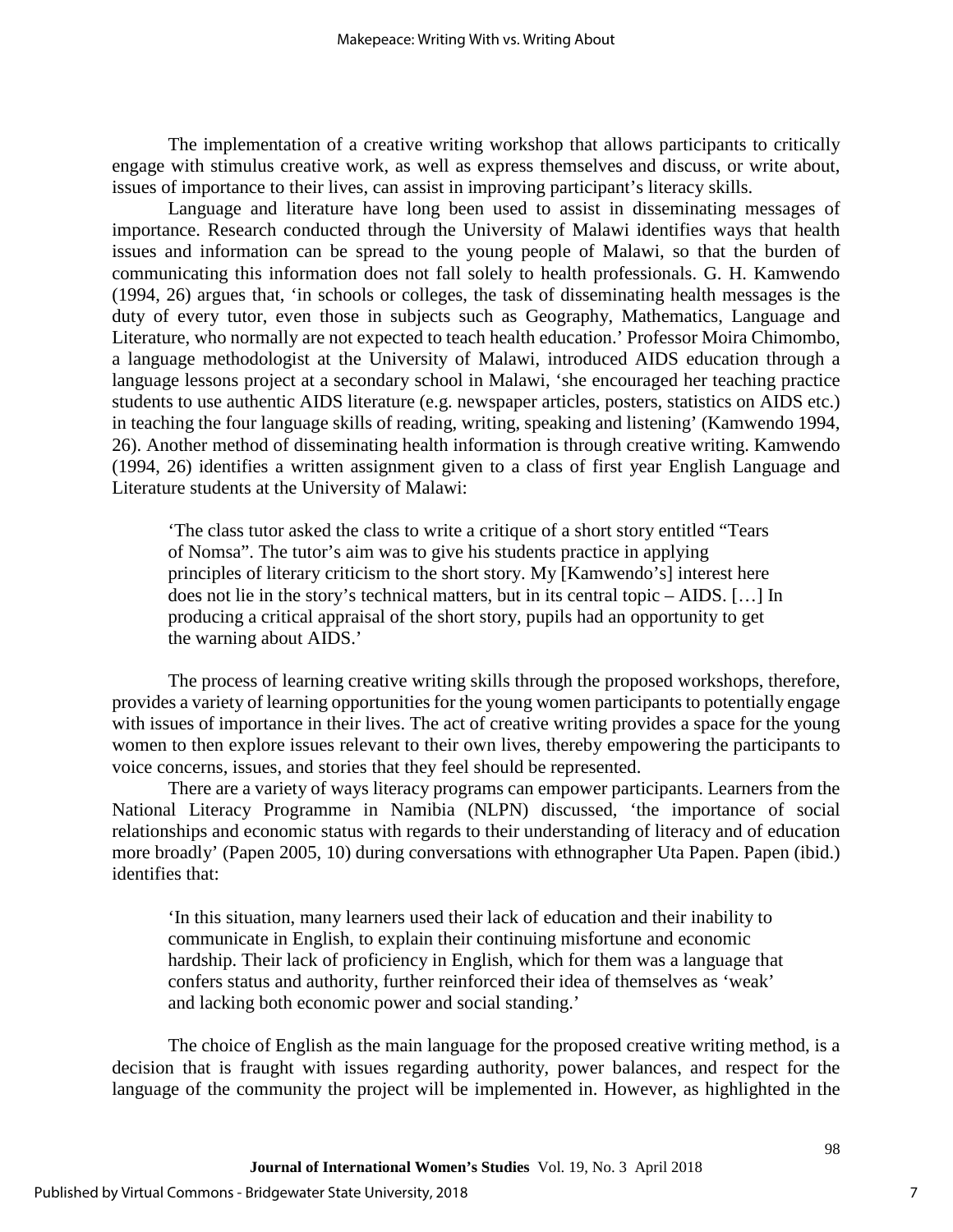discussion with learners from the NLPN, obtaining proficiency in use of the English language is an empowering quality that provides pathways to further education and employment opportunities otherwise not available to non-English speaking Africans. The choice of creative writing as a form of empowerment for young women in aid supported communities, is not traditional in an African context, however, Augustine H. Asaah (2001, 194) acknowledges that:

'In effect, African women's appropriation of the written word reconnects them to power as they seek to positively re-engineer and re-orientate societal growth by using fiction as a source of multifaceted counter-discourse to gender discrimination emanating from diverse sites: traditional African patriarchy, modern androcentric state and violent international order.'

It is why consciousness-raising fiction has been chosen as the creative writing method for this research project, as opposed to creative non-fiction.

## **Stereotypes and Diversity in Africa**

In recent times, female authors globally have attempted to address the male, white, privileged gaze, by challenging the representations previously provided in literature through writing about the female experience. Ania Loomba (1998, 70-1) recognizes that, 'literature is also an important means of appropriating, inverting or challenging dominant means of representation and colonial ideologies.' While there is a need to represent women's experiences and lives in literature, Chandra Talpade Mohanty (2003, 24) states that 'Sisterhood cannot be assumed on the basis of gender; it must be forged in concrete historical and political practice and analysis.' In other words, it is not enough for a woman to write about women as though all women are one homogenous group with the same culture, background and experiences, as this could continue to perpetuate incorrect or stereotypical representations of Other. As a result of these issues of representation, Yenika-Agbaw (2008, 67) concedes that, 'depicting adolescent girls in literary works continues to be a challenge even to African female writers.'

How, then, can any author navigate this problem of representing young women from aidsupported communities in consciousness-raising fiction?

In his work, *Pedagogy of the Oppressed*, Freire (1970/1996, 77) identifies that:

'It is not our role to speak to the people about our own view of the world, nor to attempt to impose that view on them, but rather to dialogue with the people about their view and ours. We must realize that their view of the world, manifested variously in their action, reflects their *situation* in the world.'

Freire's point on developing a dialogue with people is key to navigating the problem of representing young African women from aid-supported communities in consciousness-raising fiction. Pamela S. Gates and Dianne L. Hallmark (2006, 1) suggest that, '[A]ll children need to see themselves and their culture depicted realistically and authentically in picture books and novels.' By developing a dialogue, authors become aware of the views of others. Dialogue provides the opportunity for young people to voice their concerns, and to identify issues they feel are important to their lives, and allows all participants of the co-produced work to be able to 'critically recognize' the causes of oppression and misrepresentation (Freire 1970/1996, 29).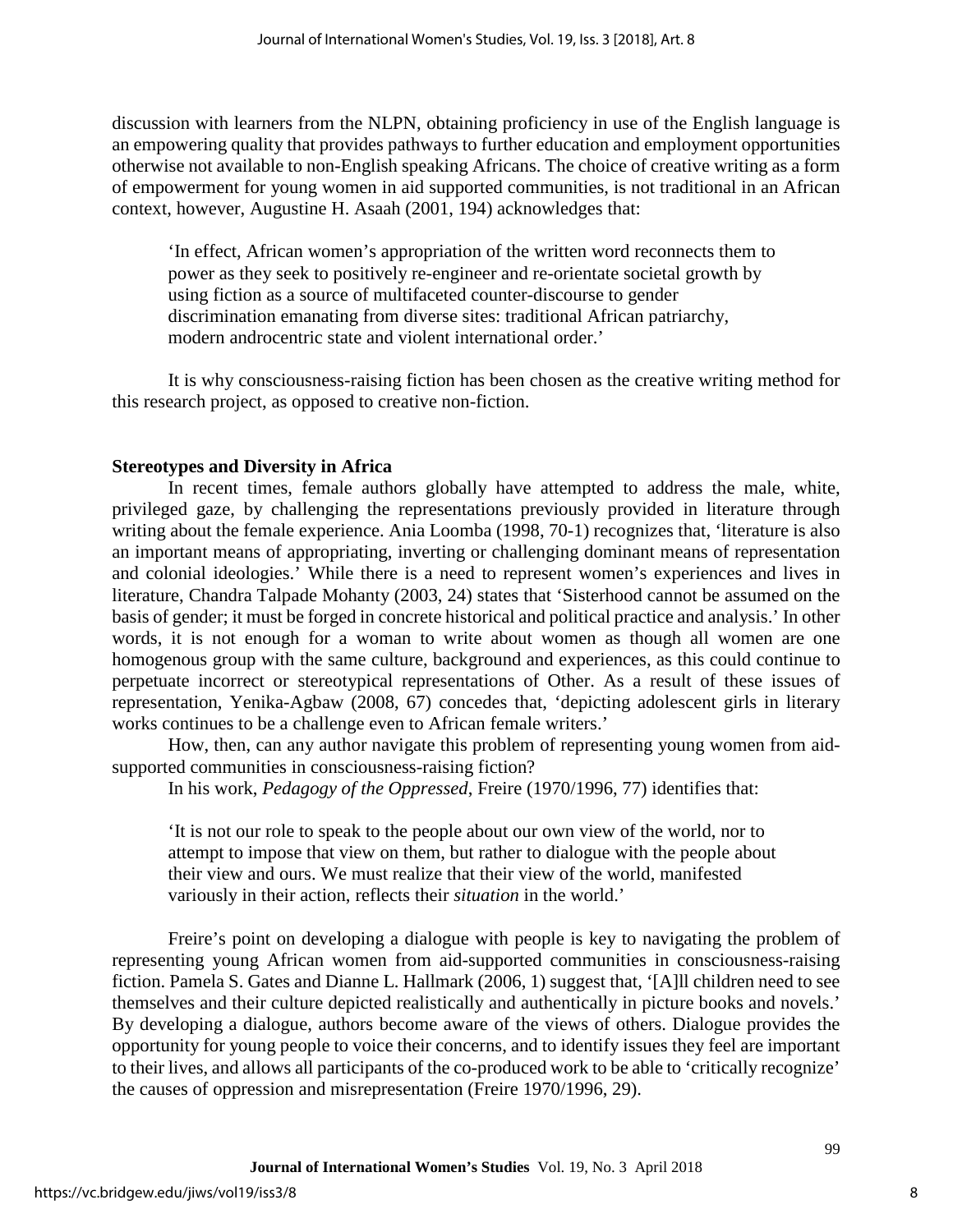While there is a lack of consciousness-raising fiction, or any type of fiction, with diverse representations of young Malawian women and the issues they face, written either by Malawian or by privileged authors, Augustine H. Asaah (2011, 194) acknowledges the importance of African women and the written word:

'African women's appropriation of the written word reconnects them to power as they seek to positively re-engineer and re-orientate societal growth by using fiction as a source of multifaceted counter-discourse to gender discrimination emanating from diverse sites: traditional African patriarchy, modern androcentric state and violent international order.'

Whether an author is Malawian or not, creating a dialogue and opportunities to write with those the author seeks to represent in consciousness-raising fiction the notion of the Other can potentially be destabilized, or interrupted, and a variety of new representations can be formed.

While some African women have access to education and avenues for writing and publishing their creative work, there remains a gap in accessibility for young African women from aid-supported communities to write and share stories of importance to them. Co-producing consciousness-raising fiction with these young women, rather than writing about them, offers another approach to representing their stories and has the benefit of sharing knowledge, skills and networks.

## **Consciousness-Raising Fiction**

So, what is consciousness-raising fiction? Consciousness-raising fiction explores themes, issues, and representations identified by an oppressed group and is written in a way that actively seeks to transform representations of their world to provide a varied and multi-dimensional view of experiences lived by the oppressed group.

The term consciousness-raising fiction has been used previously in relation to Chick lit as it is 'told in a more confiding, personal tone frequently using first person narration' (Gruslytė, Taujanskaitė, Žemaitytė 2013, 125), and 'In addition, chick-lit has monumentally changed the representation of single women in literature by portraying not figures of pity, illness or derision, but a cast of funny, usually capable women not looking to settle' (Harzewski quoted in Gruslytė, Taujanskaitė, Žemaitytė 2013, 125). In this paper, I draw on the definition provided by Paulo Freire's (1970/1993) work *Pedagogy of the Oppressed*. In his work, Freire identifies the term '*conscientizaçāo*,' which 'refers to learning to perceive social, political, and economic contradictions, and to take action against the oppressive elements of reality' (1970/1993, 17). The action he seeks to take is through education, in order to displace power imbalances over those oppressed. In the foreword to *Pedagogy of the Oppressed*, Richard Shaull suggests that:

'Education either functions as an instrument that is used to facilitate the integration of the younger generation into the logic of the present system and bring about conformity to it, *or* it becomes "the practice of freedom," the means by which men and women deal critically and creatively with reality and discover how to participate in the transformation of their world.' (1970/1993, 16)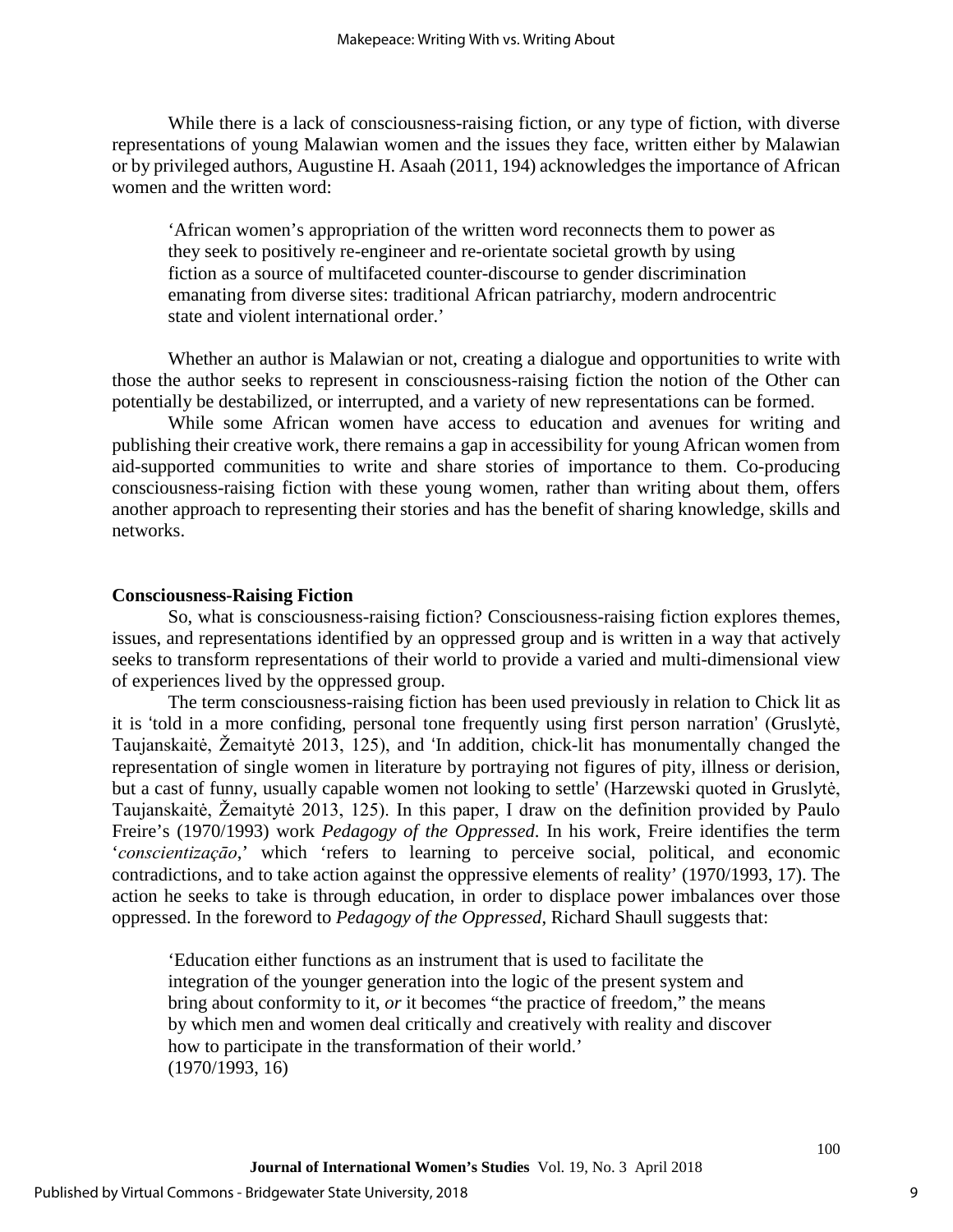It is this "practice of freedom" that consciousness-raising fiction seeks to stimulate.

#### **Methodology**

One potential method for destabilizing or interrupting Othering is for an author to coproduce consciousness-raising fiction with young women from aid-supported communities rather than write about them. Stefan Lundström and Christina Olin-Scheller (2014, 149) acknowledge that 'young people not only want to be spectators or consumers but they also want to be active participants and co-creators of cultural products.'

The objectives of this research project are: (1) to examine the ways in which authors of multiple cultures can work with aid-supported communities to co-produce fictional stories about the issues faced by aid-supported communities; (2) to produce a suite of stimulus short stories that are informed by an analysis of fiction by other writers, discussions with people from aid-supported communities and my own experiences in Malawi; (3) to develop a method for creative writers who wish to engage with aid-supported communities; (4) to reflect on the implementation of the creative method with young women at the Home of Hope Children's Mission within the Malawian context.

To achieve these objectives, this research project will be practice-led and employ action research, textual-analysis and auto-ethnographic methodologies.

### **Practice-Led Research**

Hazel Smith and Roger T. Dean (2009, 2) propose that practice-led research characterizes 'the way in which practice can result in research insights, such as those that arise out of making a creative work and/or in the documentation and theorization of that work.' Carole Gray and Julian Malins quoted in Enza Gandolfo (2012, 64) describe 'Practice-led research in the creative arts as:

[...] firstly, research which is initiated in practice, where questions, problems and challenges are identified and formed by the needs of practice and practitioners; and secondly, that the research strategy is carried out through practice, using predominantly methodologies and specific methods familiar to us as practitioners  $[...]$ 

These methodologies and specific methods, as elaborated on by Brad Haseman (2006, 100), 'include: the reflective practitioner, (embracing reflection-in-action and reflection-onaction); participant research; participatory research; collaborative inquiry, and action research.'

Initially, this research project came about because of a creative impulse, rather than a distinct problem to solve. Haseman (2006, 100) suggests that 'many practice-led researchers do not commence a research project with a sense of "a problem". Indeed, they may be led by what is best described as "an enthusiasm of practice".' This "enthusiasm" leads practitioners to 'commence practicing to see what emerges' (Haseman 2006, 101). This practice of writing stories of aid-supported communities began long before this PhD project. Through the continued practice of writing these stories, the problem of a privileged author representing aid-supported communities emerged.

This research project, therefore, arises from a problem with the creative work and creative practice, and solving the problem – how to co-produce consciousness-raising fiction with young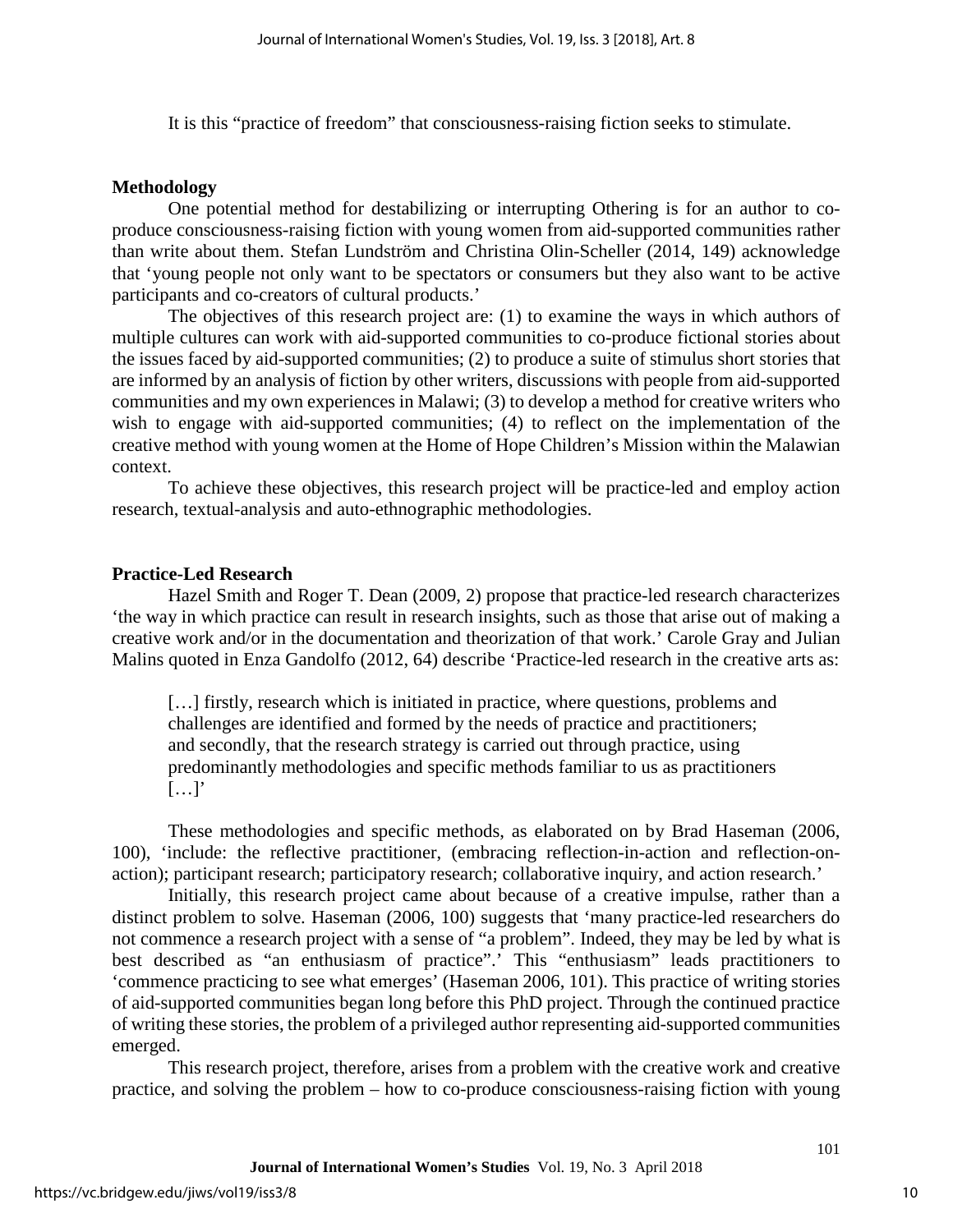women from aid-supported communities – leads the research. The proposed impact of this research is the development of a strategy for authors to utilize to co-produce fiction with aid-supported communities. The strategies success will be measured through auto-ethnographic reflection. The final outcome of this research project is the creative method; however, other potential outcomes include networks established between participants and other creative writers in Malawi, participants connected to potential publication outlets, and the creation of an ongoing writers circle.

## **Action Research**

Hilary Bradbury Huang (2010, 93) identifies action research as, 'an orientation to knowledge creation that arises in a context of practice and requires researchers to work with practitioners.' Jean McNiff and Jack Whitehead (2011, 7) state that practitioners:

'produce their accounts of practice to show: (1) how they are trying to improve what they are doing, which involves first thinking about and learning how to do it better; and (2) how they try to influence others to do the same thing. These accounts stand as their own practical theories of practice, from which others can learn if they wish.'

In this research project, I explore ways of improving current practice when representing and writing about Other. The development of the creative method to write with Other, rather than about them, provides a practical theory of practice that other authors may choose to implement or modify. The cycle can be envisaged as follows:



**Figure 1.1** An Action research cycle

Patrick J. M. Costello (2011, 9) states that, 'while action research can often involve undertaking a single cycle of planning, acting, observing and reflecting, it can also lead to more lengthy and substantial studies.' The creative method moves through two rounds (due to time limitations of the PhD) of the action research cycle to investigate the proposed creative method and to allow for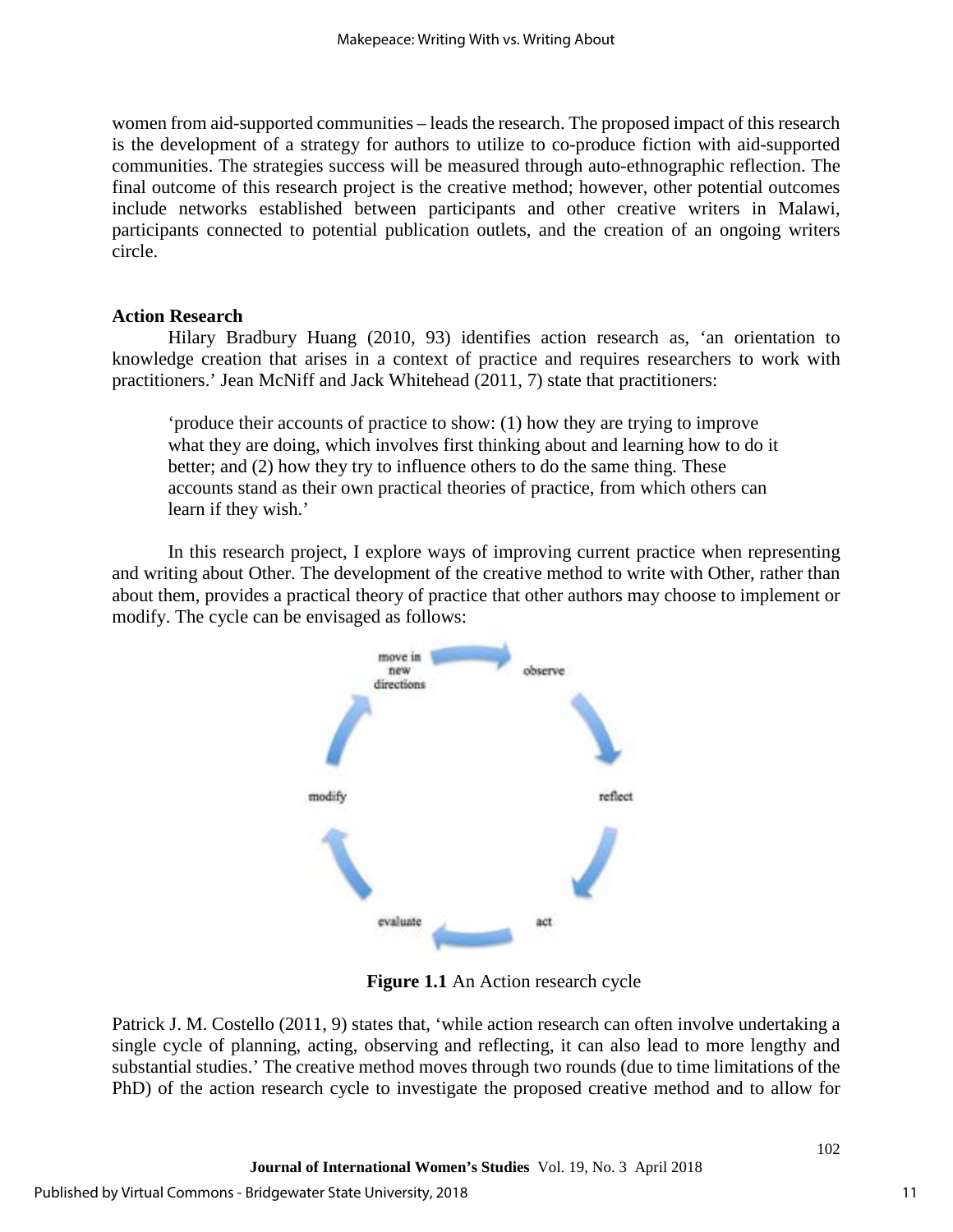changes to be made based on observation and reflection of the implementation of the creative method.

## **Auto-ethnography**

Carolyn Ellis, Tony Adams and Arthur Bochner (2011, para 1) define auto-ethnography as, 'an approach to research and writing that seeks to describe and systematically analyze (graphy) personal experience (auto) in order to understand cultural experience (ethno).' Ann A. Neville-Jan quoted in Sally Denshire (2014, 831) identifies auto-ethnography as 'an alternative method and form of writing.' Denshire (ibid.) continues, stating that auto-ethnography falls 'somewhere between anthropology and literary studies' and that '[w]riting both self and others into a larger story goes against the grain of much academic discourse.' This research project examines my own practice and responses to the implementation of the creative method. It does so to identify potential negative, or harmful, representations of Other in the creative work by testing the method in the community, and through my engagement with the young women of the Home of Hope. My own auto-ethnographic reflection will attempt to investigate whether I am perpetuating the privileged "savior" position through the creative method, as well as exploring the cultural and social practices of both myself and the participants from the Home of Hope. I acknowledge that it is difficult to step outside of one's self, therefore, the analysis of responses from the participants, and the community, will help investigate markers of my own privilege. Wolff-Michael Roth (2005, 9) acknowledges that:

'auto/ethnography, when […] conducted in a disciplined manner, can therefore, contribute tremendously to the study of cultural practices concretely realized in our patterned behaviours acquired in and through socially mediated participation in societal affairs.'

Auto-ethnographic (Holman Jones 2005) reflection is employed to examine 'other-self relationships' (Tomaselli 2013, 166). Through reflection on the implementation of the creative method, I can identify issues with: the method; the participant's engagement in the process; and my own practices. Based on the findings in my reflective practice, an amended creative method can be implemented as the second action research cycle.

## **Textual analysis**

The SAGE Encyclopedia of Qualitative Research Methods (Lockyer 2008, 865) states that '[t]extual analysis is a method of data analysis that closely examines either the content and meaning of texts or their structure and discourse.' Alan McKee (2003, 2) relates this definition back to researchers and practitioners as 'a way for researchers to gather information about how other human beings make sense of the world.' McKee (ibid.) explains further that '[w]hen we perform textual analysis on a text, we make an educated guess at some of the most likely interpretations that might be made of that text.'

This research project read texts that have been written by authors – from a different culture – writing about aid-supported communities in an African context to underline some of the problems with this approach. I investigate the UNICEF commissioned novel, *Amina*, from the *Through My Eyes* series, and the Deborah Ellis novel, *The Heaven Shop*, through a textual analysis,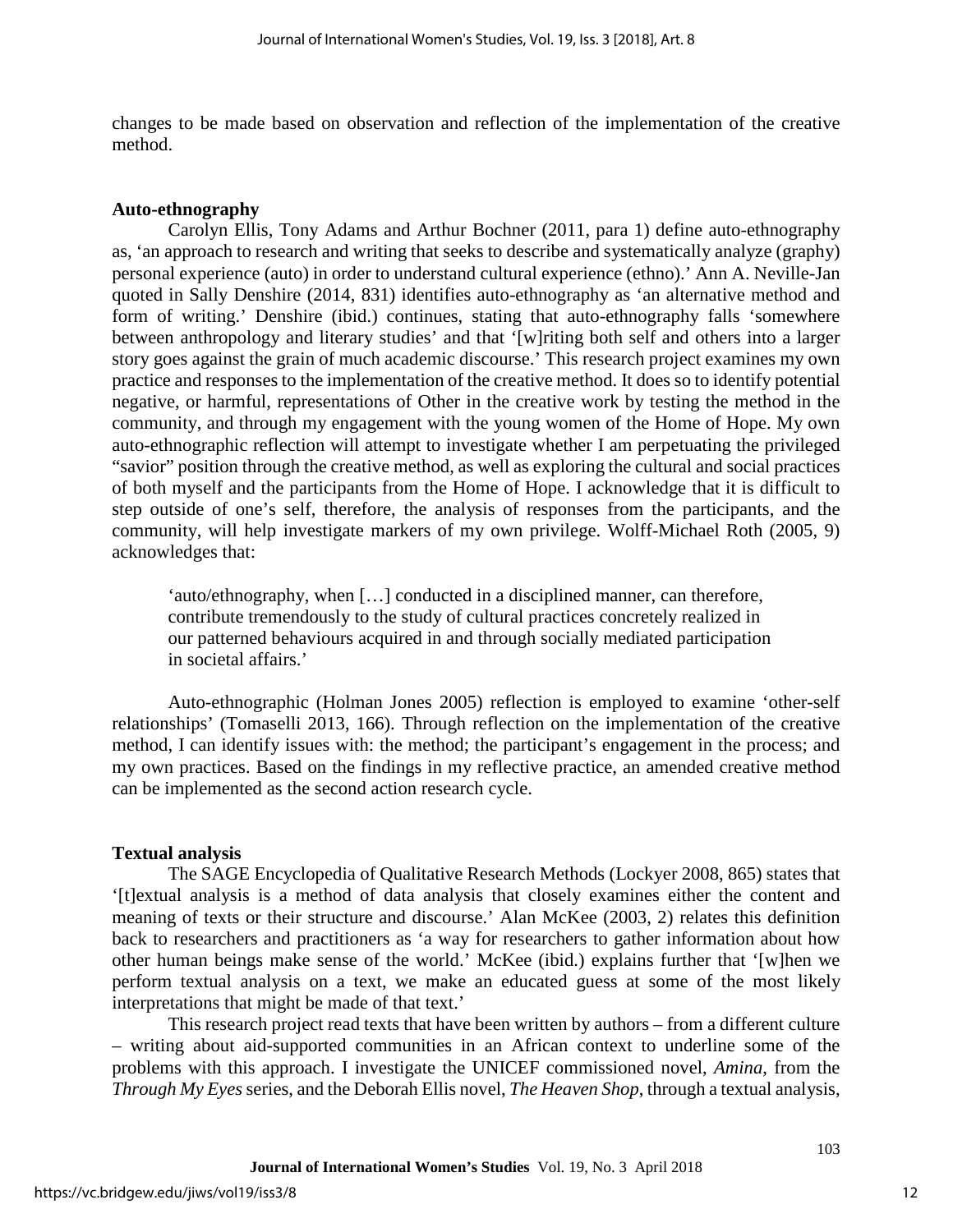in the form of thematic analysis, to explore 'interpretations of texts made by people who consume them' (McKee 2003, 2). The interpretations of these texts, specifically examine theme choices in the works of fiction and how the themes represent Other, as this is the focus of the creative method research.

## **Creative Writing Method Steps**

In order to develop this strategy for co-producing consciousness-raising fiction, I suggest the following four steps take place:

- 1) Consultation with community
- 2) Write short stories as stimulus
- 3) Conduct Creative Writing Workshops
- 4) Co-produce stories

Before any co-produced writing can take place, it is vital that an author consults with the aidsupported community they seek to work with to develop a greater understanding of the communities needs and cultural differences that can impact a co-produced project. Once consultation has taken place, an author can develop a set of stimulus stories based on the outcomes of the community discussions. These short stories can then be used in a series of creative writing workshops to encourage discussion about issues of representation, themes, and other tropes of fiction writing. For the initial set of workshops, stimulus stories will be used as it provides a starting point for participants as they learn creative writing skills and provides them with material to begin to discuss issues of representation.

The first research cycle of creative writing workshops, which are part of the creative method, will take place with young women aged 16-18 years who attend secondary school at the Home of Hope Children's Mission in September this year. All interested female students in the age range will be invited to participate in the workshops. A minimum of five participants will be selected to participate in data collection by working together with myself to either re-write a stimulus story originally written by me or write a completely new story.

The co-produced writing approach to constructing a new text adopts the 'Shared Writing' approach, as identified by Elaine Bukowiecki (2014, 17). It is this method that I propose will allow an author and young people from aid-supported communities to collaborate to create a piece of consciousness-raising fiction that works to remove power imbalances and issues of representation of the oppressed Other that can be found in current fiction written by a privileged author, especially when authorship also lies with the entire collaborative writing team.

As this method is yet to be tested, I accept that this may seem an overly-simplified solution to a complex problem. This method, however, is a starting point for creating a new, or multiple new ways, of collaborating with young people to not only share their stories, but to foster skill development and networks for young people from aid-supported communities to write their own stories and share them with the global community.

## **Conclusion**

By engaging with the people or community during the writing process, consciousnessraising fiction can be critiqued for issues of representation before the story is published, as well as providing an opening for the co-production of creative works and sharing skills and opportunities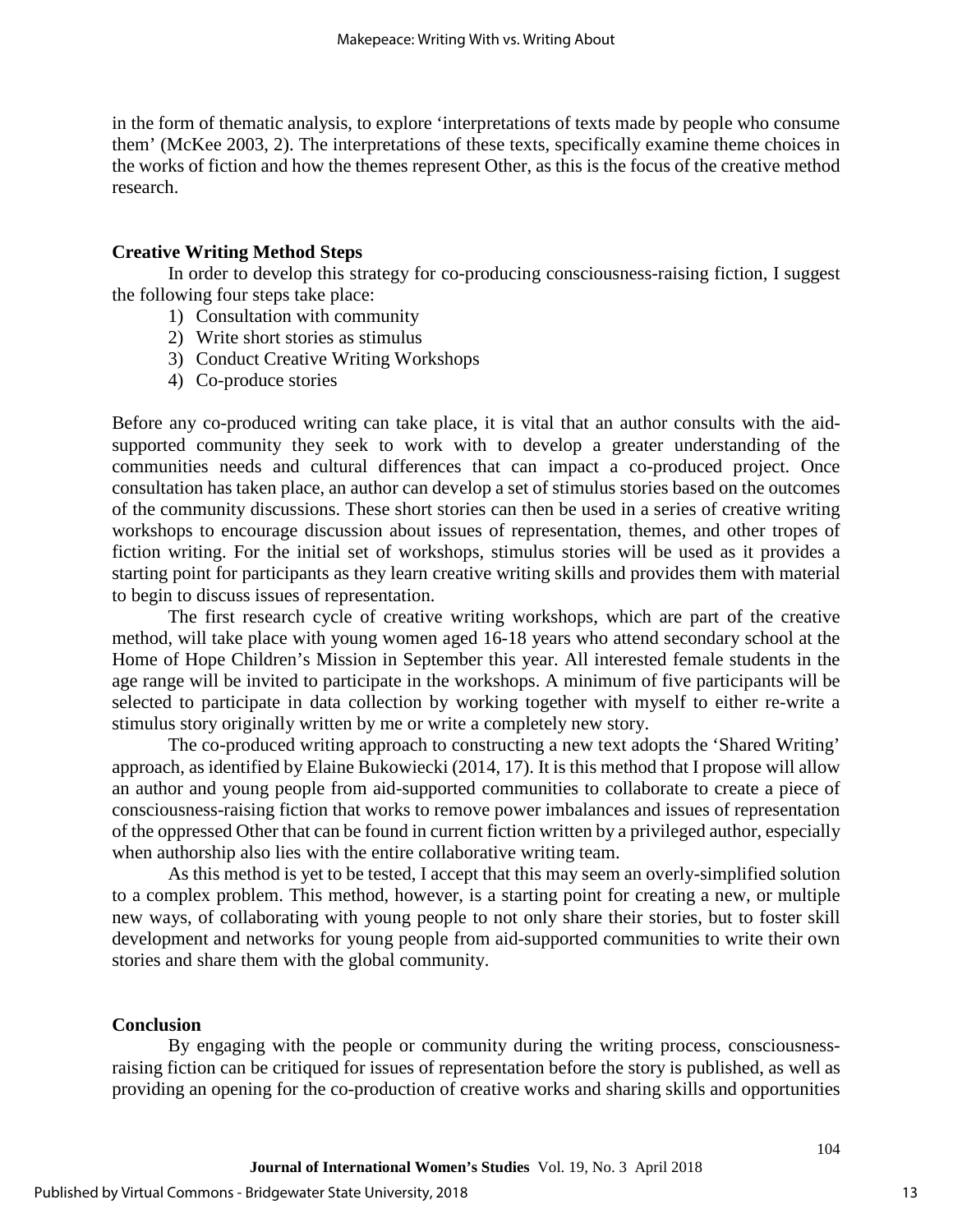that do not follow the traditional writing pathways. Linda Alcoff (1991-1992, 23) recognizes that, 'We should strive to create wherever possible the conditions for dialogue and the practice of speaking with and to rather than from the possibility of misrepresentation.' Consciousness-raising fiction therefore has the potential to interrupt Othering through the collaborative engagement and involvement of an author and young people from aid-supported communities in the creative writing process.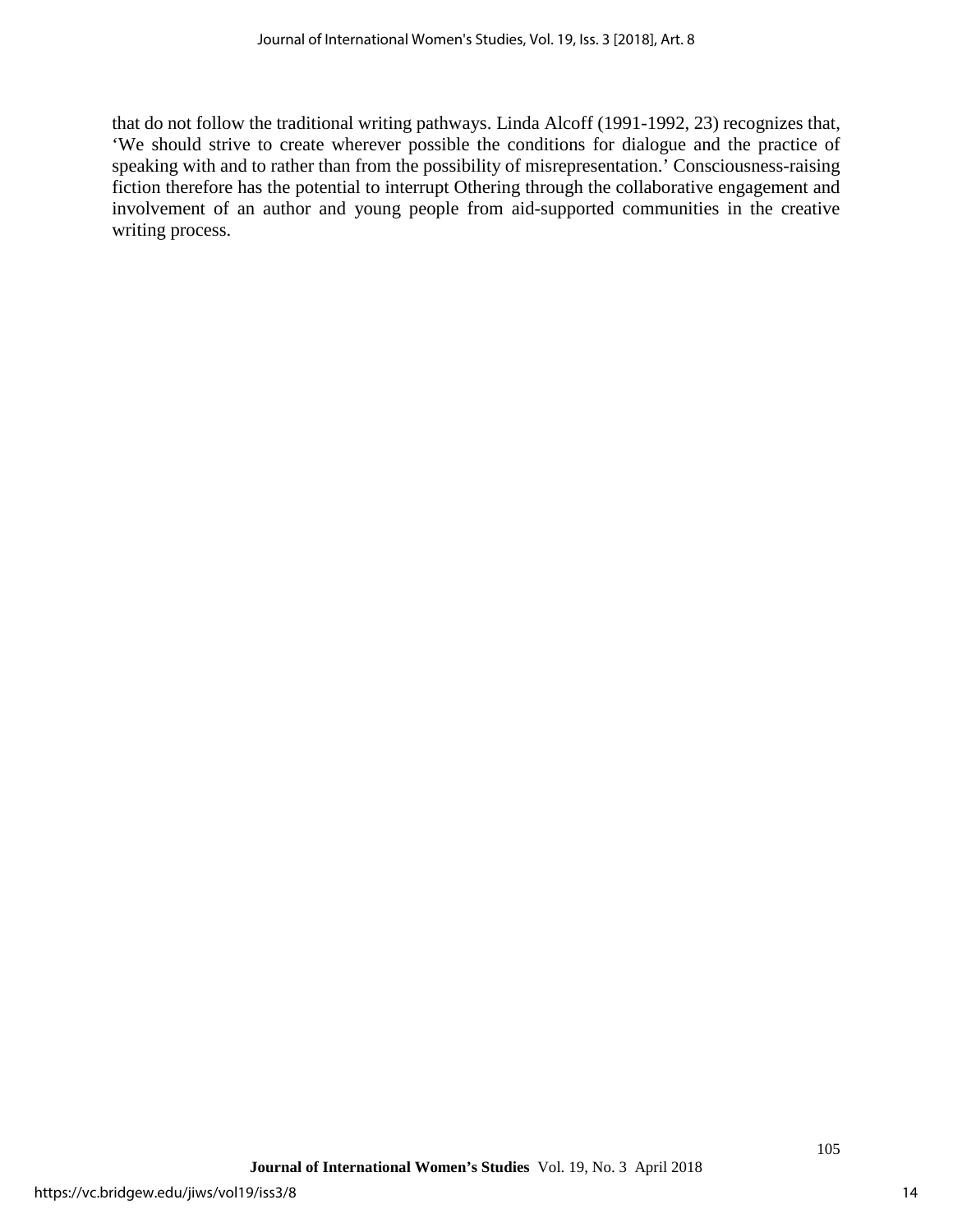## **Reference**

- Alcoff, Linda. 1991-1992. "The Problem of Speaking for Others." *Cultural Critique* 20: 5-32. Accessed April 28, 2016. http://www.jstor.org/stable/1354221
- Anderson, Jon. 2012. "Reflective Journals as a Tool for Auto-Ethnographic Learning: A Case Study of Experiences with Individualized Sustainability." *Journal of Geography in Higher Education* 26(4): 613-623. Accessed August 13, 2017. doi: 10.1080/03098265.2012.692157
- Asaah, Augustine. H. 2011. "Towards the Retrieval of the Lost voice: Contestation and Reclamation of Discourse in Half a Century of African Women's Europhone Fiction." *Matatu* 39(1): 193-219. Accessed June 8, 2016.
- http://gateway.library.qut.edu.au/login?url=http://search.proquest.com/docview/896617552?acco untid=13380
- Bukowiecki, Elaine M. 2014. *The Use of Literary Sources in Social Studies, K-8: Techniques for Teachers to Include in Instruction*. Lanham: Roman & Littlefield.
- De, Rajlakshmi and Charles Becker. 2015. "The Foreign Aid Effectiveness Debate: Evidence from Malawi." Accessed August 24, 2016. http://aiddata.org/sites/default/files/wps6\_the\_foreign\_aid\_effectiveness\_debate\_evidenc e\_from\_malawi.pdf
- De Jesus, J. 2012. "Local Resident leads effort to teach African women to write their own stories." *Oakland Tribune*. Accessed November 22, 2016. http://gateway.library.qut.edu.au/login?url=http://search.proquest.com.ezp01.library.qut.e du.au/docview/1040872559?accountid=13380
- Dean, Roger T. and Hazel Smith. 2009. *Practice-led Research, Research-led Practice in the Creative Arts.* Edinburgh: Edinburgh University Press Ltd. Accessed August 14, 2016. http://ebookcentral.proquest.com.ezp01.library.qut.edu.au/lib/qut/reader.action?docID=4 75756&ppg=5
- Denshire, Sally. 2014. "On auto-ethnography." *Current Sociology* 62 (6): 831-850. Accessed September 5, 2016. doi: 10.1177/0011392114533339
- Ellis, Deborah. 2004. *The Heaven Shop*. Ontario: Fitzhenry & Whiteside.
- Ellis, Carolyn. Adams, Tony E. and Bochner, Arthur P. (2010). Autoethnography: An Overview [40 paragraphs]. *Forum Qualitative Sozialforschung / Forum: Qualitative Social Research*, *12*(1), Art. 10. Accessed August 8, 2017. http://nbnresolving.de/urn:nbn:de:0114-fqs1101108.
- Freire, Paulo. 1970/1993. *Pedagogy of the Oppressed*. London: Penguin Books.
- Gates, Pamela S. and Mark D. L. Hall. 2006. *Cultural Journeys: Multicultural Literature for Elementary and Middle School Students*. Lanham: Rowman & Littlefield Publishers, Inc.
- Gandolfo, Enza. 2012. "Constructing Imaginary Narratives: Practice-led research and feminist practice in creative writing." *Qualitative Research Journal* 12 (1): 61-74. Accessed September 2, 2016. doi: 10.1108/14439881211222732.
- Gelmini-Hornsby, Guilia, Shaaron Ainsworth and Claire O'Malley. 2011. "Guided reciprocal questioning to support children's collaborative storytelling." *Computer-Supported Collaborative Learning* 6: 577-600. Accessed June 8, 2016. doi: 10.1007/s11412-011- 9129-5
- Gruslytė, Monika, Aurelija Taujanskaitė, and Erika Žemaitytė. 2013. "The Tradition of Consciousness-Raising Fiction in Contemporary Popular Fiction *Chick Lit*." *Jaunuju Mokslininku Darbai* 1 (39): 125-129.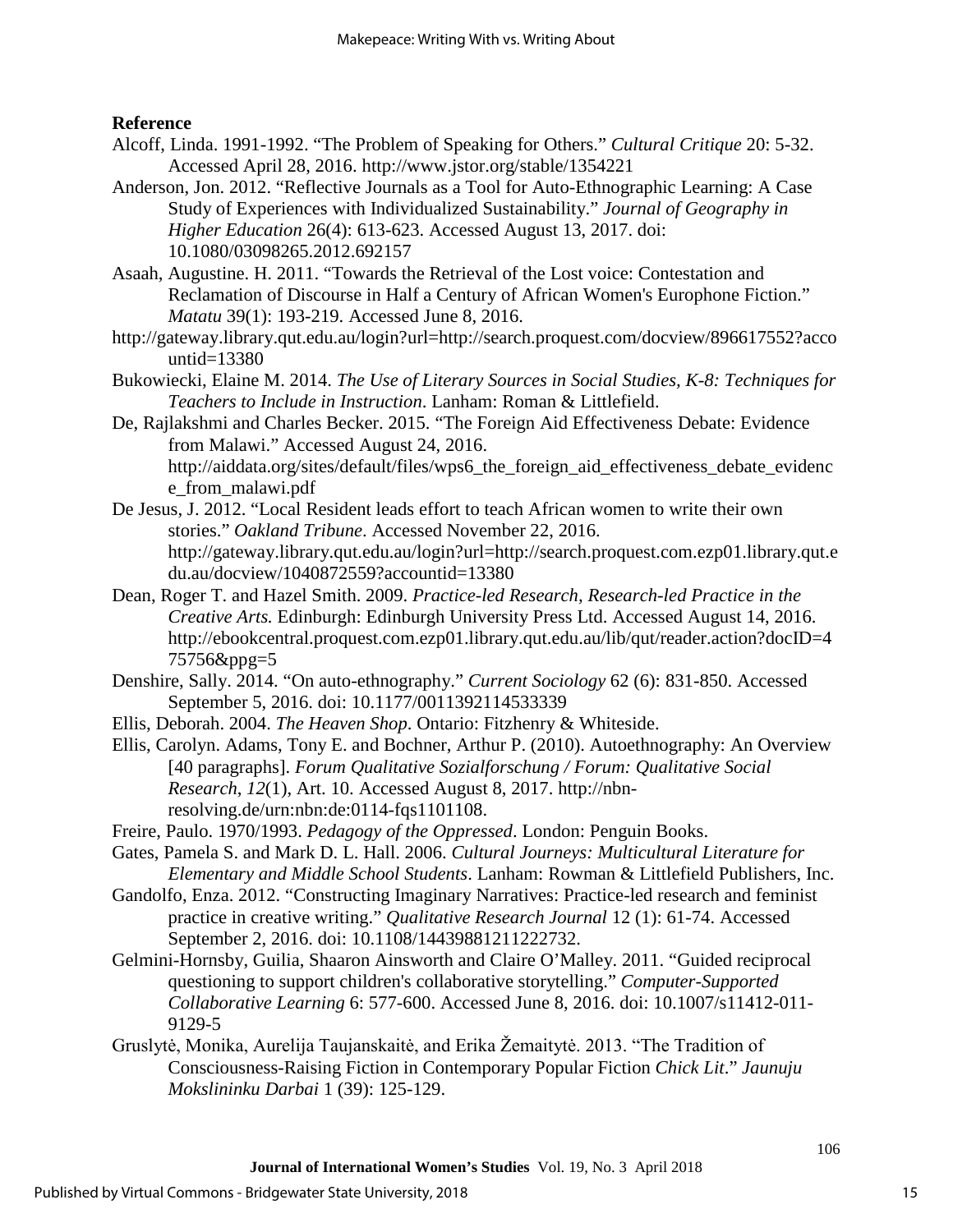http://www.su.lt/bylos/mokslo\_leidiniai/jmd/2013\_1\_39/gruslyte\_taujanskaite\_zemaityte. pdf

- Haseman, Brad. 2016. "A Manifesto for Performative Research." *Media International Australia incorporating Culture and Policy, theme issue "Practice-led Research"* 118: 98-106. Accessed September 14, 2016. http://eprints.qut.edu.au/3999/1/3999\_1.pdf
- [Holman Jones, Stacy. 2](http://www-tandfonline-com.ezp01.library.qut.edu.au/author/)005. "Auto-ethnography: Making the Personal Political." In *The SAGE Handbook of Qualitative Research*, edited by [Norman K. Denzin](http://www-tandfonline-com.ezp01.library.qut.edu.au/author/) and [Yvonna S. Lincoln,](http://www-tandfonline-com.ezp01.library.qut.edu.au/author/) 763-791. Thousand Oaks: Sage.
- Huang, Hilary Bradbury. 2010. "What is good action research?" In *Action Research* 8 (1): 93- 109. Accessed August 11, 2016. doi: 10.1177/1476750310362435
- Kamwendo, G.H. 1994. "Health education through literature and language courses in Malawi." *Global Health Promotion* 1 (3): 26-27. Accessed November 22, 2016. doi: 10.1177/102538239400100315
- Kitzinger, Celia and Sue Wilkinson. 1996. "Theorizing Representing the Other." In *Representing the Other: A Feminism & Psychology Reader*, edited by Sue Wilkinson and Celia Kitzinger, 1-32. London: SAGE Publications LTD.
- Lee, Christopher J. 2010. "Malawian Literature after Banda and in the Age of AIDS: A Conversation with Steve Chimombo." *Research in African Literatures* 41 (3): 33-48. Accessed June 27, 2016. https://muse.jhu.edu/article/389357
- Lockyer, Sharon. 2008. "Textual Analysis." In *The SAGE Encyclopedia of Qualitative Research Methods*, edited by Lisa M. Given, 866. Thousand Oaks: SAGE Publications Ltd. Accessed September 5, 2016. doi: 10.4135/9781412963909.n449
- Loomba, Ania. 1998. *Colonialism/Postcolonialism*. London: Routledge.
- Lundstrom, Stefan and Christina Olin-Scheller. 2014. "Playing Fiction: The use of semiotic resources in role play." *Education Inquiry* 5 (1): 149-166. Accessed May 20, 2016. <http://www.education-inquiry.net/index.php/edui/article/view/24049>
- Makewana's Daughters. 2014. "About Us." Accessed September 6, 2016. http://makewana.org/about-us/
- McCracken, John. 2012. *A History of Malawi: 1859-1966*. Np: Boydell and Brewer. Accessed August 19, 2016.

http://www.jstor.org.ezp01.library.qut.edu.au/stable/10.7722/j.ctt1x71q0.22.

- McKee, Alan. 2003. "What is Textual Analysis?" *Textual Analysis*, 2-33. Accessed August 13, 2016. doi: 10.4135/9780857020017
- McNiff, Jean and Jack Whitehead. 2011. *All you need to know about Action Research.* 2nd ed. London: Sage Publications Ltd.
- Mmela, Edith. 2006. "Implementing Integrated Literacy Approaches in an English Classroom in Malawi." PhD diss., Virginia Polytechnic Institute and State University. Accessed June 27, 2016.

http://gateway.library.qut.edu.au/login?url=http://search.proquest.com/docview/3049656 18?accountid=13380

- Mohanty, Chandra Talpade. 2003. *Feminism Without Borders: Decolonizing Theory, Practicing Solidarity*. London: Duke University Press.
- Mphande, Lupenga. 1996. "Dr. Hastings Kamuzu Banda and the Malawi Writers Group: The (un)making of a cultural tradition." *Research in African Literatures* 27 (1): 80. Accessed August 23, 2016.